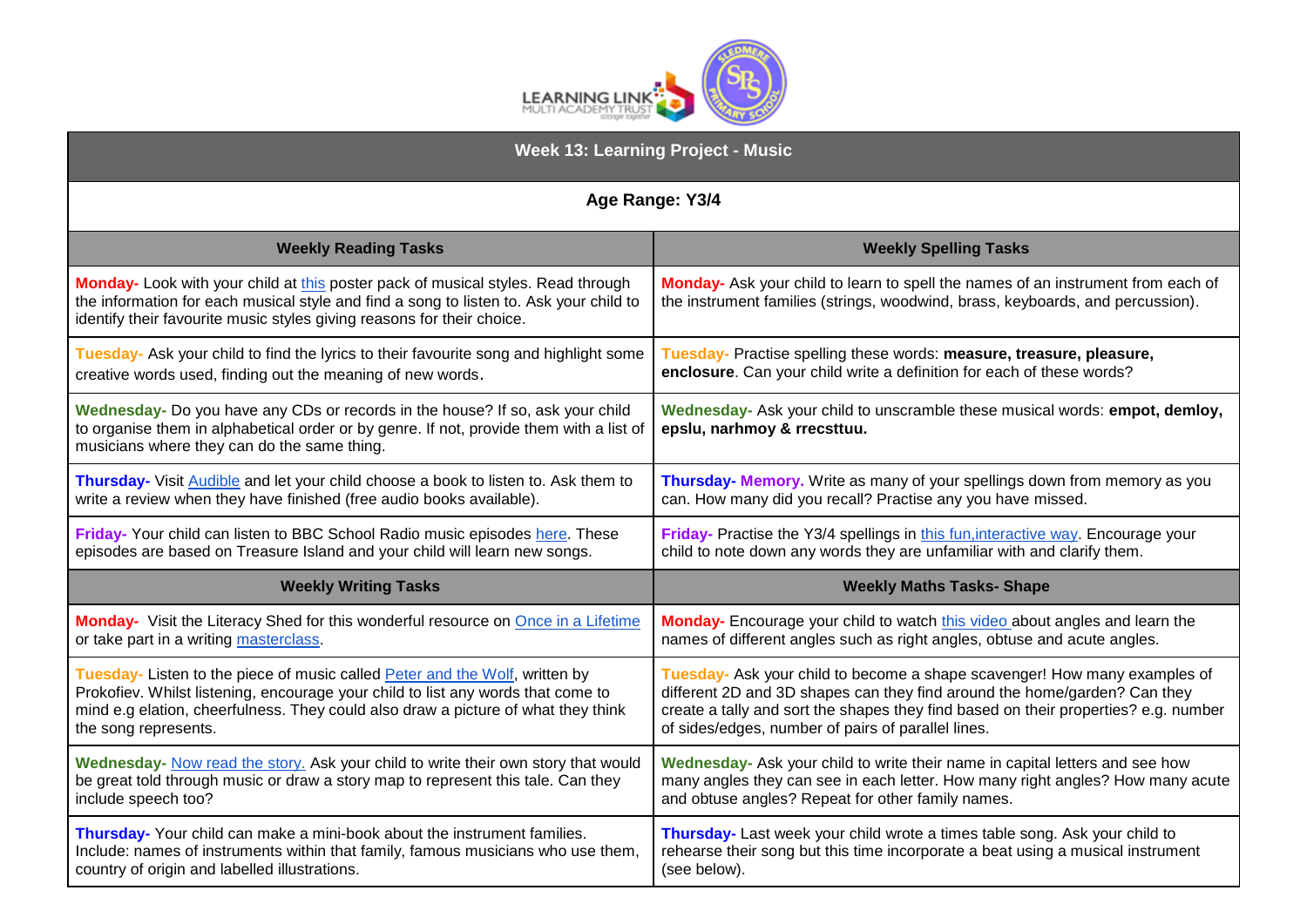| Friday- Invent a new instrument. Ask your child to write a fact file about their Friday- Practise multiplying multiples of 10 using known facts and place value, e.g. |                                                      |
|-----------------------------------------------------------------------------------------------------------------------------------------------------------------------|------------------------------------------------------|
| instrument or design an advert for when the instrument goes on sale.                                                                                                  | 70 x 3 = 210, I also know that $3 \times 70 = 210$ . |

## **Learning Project - to be done throughout the week**

**The project this week aims to provide opportunities for your child to learn more about music. Learning may focus on famous musicians, listening to and performing music and exploring a range of music genres and instruments.** 

- Lean On Me Encourage your child to listen to [Lean On Me,](https://safeyoutube.net/w/qOy6) a Soul/Gospel song by Bill Withers. Do they like it? What instruments can they hear? Can they clap a rhythm? Learn to sing the lyrics and have a go at performing the song. Perhaps your child would like to research this famous artist in more detail and listen to more of his songs, creating an artist profile complete with portrait sketch. Perhaps they could perform the song to a family member via Facetime (with adult supervision)? Share your performance at **#TheLearningProject**.
- **Musical Makes - Ask your child to try creating their own music instrument. They could make their own pan flute using straws, a cereal box guitar, or some tin can drums. Encourage them to plan their design first, source materials from around the house, write the steps to make the product and then evaluate it afterwards. Or they could research Kandinsky and create their own instrument art inspired by his work whilst listening to different genres of music**.
- **Feel the Beat -** Why not ask your child to have a go at moving their body to different genres of music. As you change between Rock, Jazz, Hip Hop, Heavy Metal and Classical music, how does the way they move their body change? Have a dance together to the beat of the music! *Recommendation at least 2 hours of exercise a week.*
- Listen Together Encourage your child to ask each family member what their favourite song is. Play the song aloud and listen together. Spend some time as a family discussing what genre of music the songs belong to and how each piece of music makes you feel. Which genres of music were the most popular? Can your child represent their results in a bar chart. They could ask family members to rank their favourite genres of music first.
- **Musical Movie Time -** Allow your child to choose an age-appropriate musical to watch. Andrew Lloyd Webber is now posting filmed versions of his shows on his Youtube channel [The Shows Must Go On! e](https://safeyoutube.net/w/1ez6)ach week! Discuss the story behind the musical and ask your child to step into the shoes of different characters and imagine how they are feeling. Which is your child's favourite song from the film/show and why? Can they create a billboard poster advertising the show? Or perhaps design a ticket?

## **STEM Learning Opportunities #sciencefromhome**

## **Making Instruments**

- You will need a jar/bottle, some water and a pencil. Try tapping the side of an empty container with a pencil. What type of sound does it make? Partially fill the container with water, tap the container again. Has the sound changed? Try filling the container with different amounts of water. Can you play a tune? Look [here.](https://youtu.be/hoy-6i7ddh8)
- Now try making a straw oboe. All you need is a drinking straw and some scissors. Cut the end of the straw into an arrow shape and blow gently. Once you get a duck type sound try altering the length of the straw. What do you notice?
- For more ideas take a look at the full resources [here.](https://www.stem.org.uk/resources/elibrary/resource/34404/sounds-science)

## **Additional learning resources parents may wish to engage with**

- **BBC [Bitesize](https://www.bbc.co.uk/bitesize/levels/zbr9wmn) -** Lots of videos and learning opportunities for all subjects.
- **[Classroom Secrets Learning Packs](https://classroomsecrets.co.uk/free-home-learning-packs/) [-](https://classroomsecrets.co.uk/free-home-learning-packs/) Reading, writing and maths activities for different ages.**